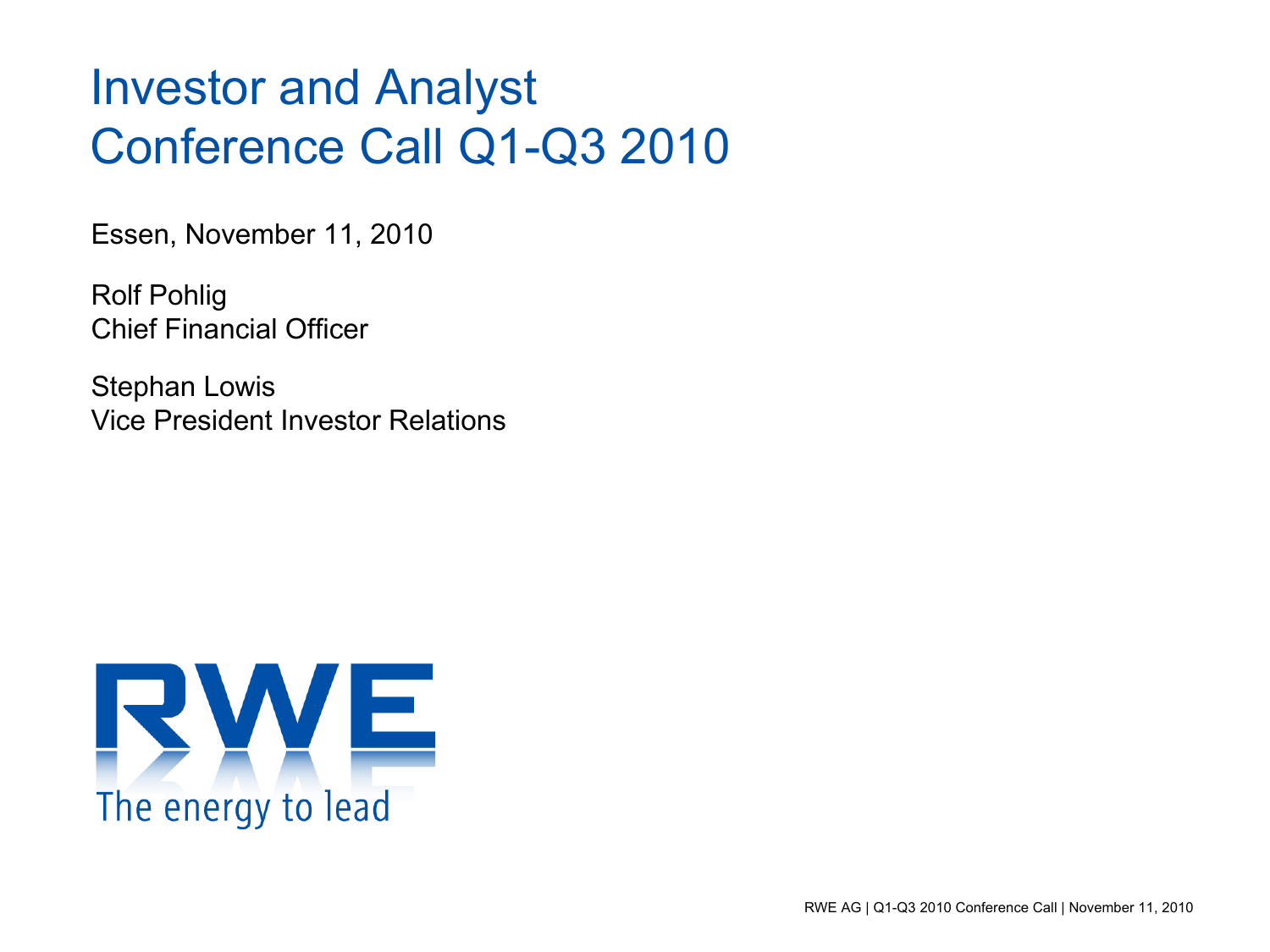### Forward Looking Statement

This presentation contains certain forward-looking statements within the meaning of the US federal securities laws. Especially all of the following statements:

- Projections of revenues, income, earnings per share, capital expenditures, dividends, capital structure or other financial items;
- **Statements of plans or objectives for future operations or of future competitive position;**
- **Expectations of future economic performance; and**
- **Statements of assumptions underlying several of the foregoing types of statements**

are forward-looking statements. Also words such as "anticipate", "believe", "estimate", "intend", "may", "will", "expect", "plan", "project" "should" and similar expressions are intended to identify forward-looking statements. The forward-looking statements reflect the judgement of RWE's management based on factors currently known to it. No assurances can be given that these forward-looking statements will prove accurate and correct, or that anticipated, projected future results will be achieved. All forward-looking statements are subject to various risks and uncertainties that could cause actual results to differ materially from expectations. Such risks and uncertainties include, but are not limited to, changes in general economic and social environment, business, political and legal conditions, fluctuating currency exchange rates and interest rates, price and sales risks associated with a market environment in the throes of deregulation and subject to intense competition, changes in the price and availability of raw materials, risks associated with energy trading (e.g. risks of loss in the case of unexpected, extreme market price fluctuations and credit risks resulting in the event that trading partners do not meet their contractual obligations), actions by competitors, application of new or changed accounting standards or other government agency regulations, changes in, or the failure to comply with, laws or regulations, particularly those affecting the environment and water quality (e.g. introduction of a price regulation system for the use of power grid, creating a regulation agency for electricity and gas or introduction of trading in greenhouse gas emissions), changing governmental policies and regulatory actions with respect to the acquisition, disposal, depreciation and amortization of assets and facilities, operation and construction of plant facilities, production disruption or interruption due to accidents or other unforeseen events, delays in the construction of facilities, the inability to obtain or to obtain on acceptable terms necessary regulatory approvals regarding future transactions, the inability to integrate successfully new companies within the RWE Group to realise synergies from such integration and finally potential liability for remedial actions under existing or future environmental regulations and potential liability resulting from pending or future litigation. Any forwardlooking statement speaks only as of the date on which it is made. RWE neither intends to nor assumes any obligation to update these forward-looking statements. For additional information regarding risks, investors are referred to RWE's latest annual report and to other most recent reports filed with Frankfurt Stock Exchange or SWX Swiss Exchange and to all additional information published on RWE's Internet Web site.

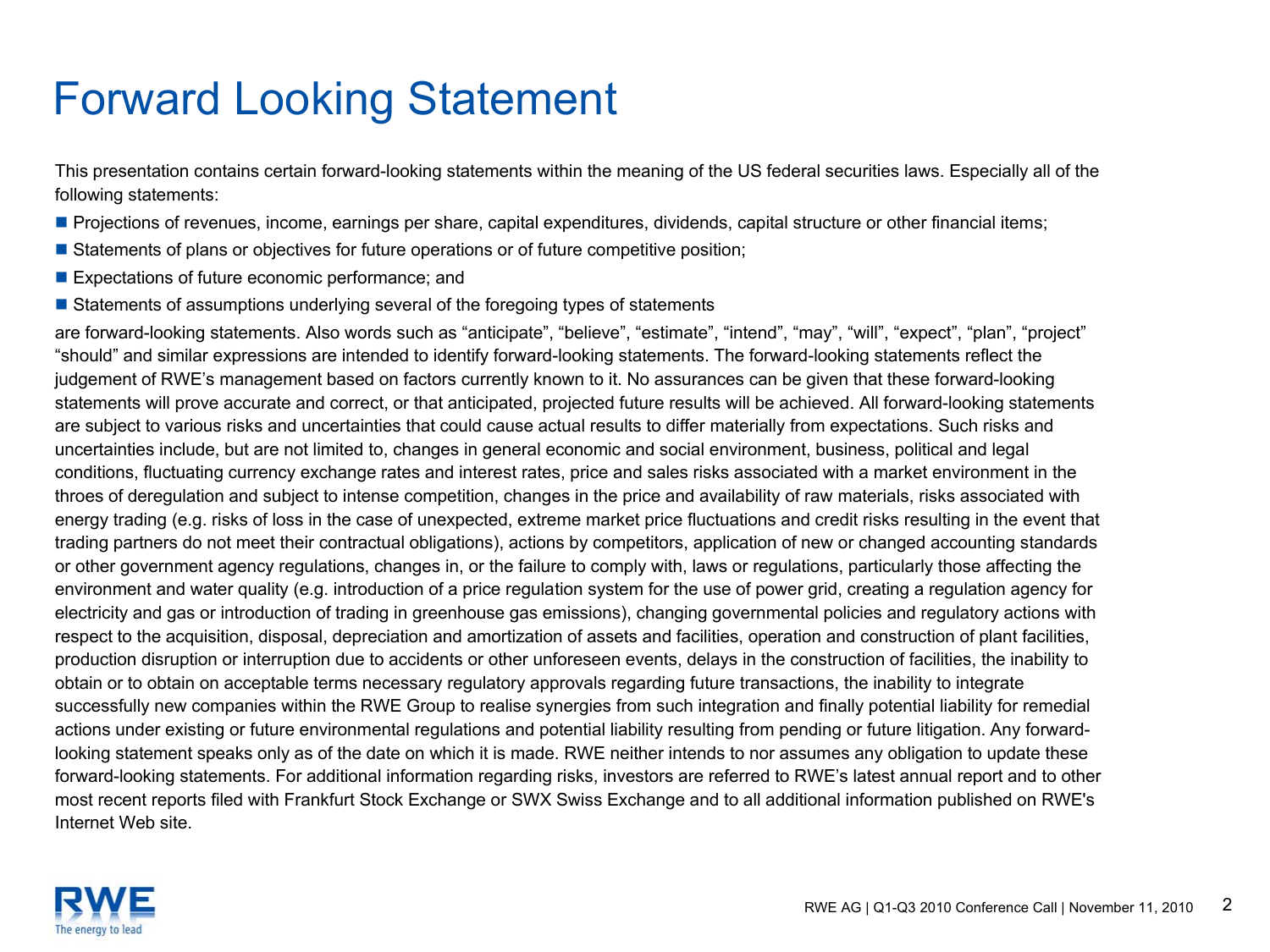### Good development in 2010 continued

- Strong operating performance: EBITDA +14%, operating result +11%, recurrent net income +11%
	- Solid earnings contribution from the Germany, Central Eastern and South Eastern Europe, Upstream Gas & Oil and Netherlands/Belgium Divisions
	- German government decides to introduce a nuclear fuel tax and new energy concept, including the extension of the lifetimes of nuclear power plants
- 
- Further streamlining of RWE's organisational structure
- Outlook for 2010 confirmed good prospects for an attractive dividend

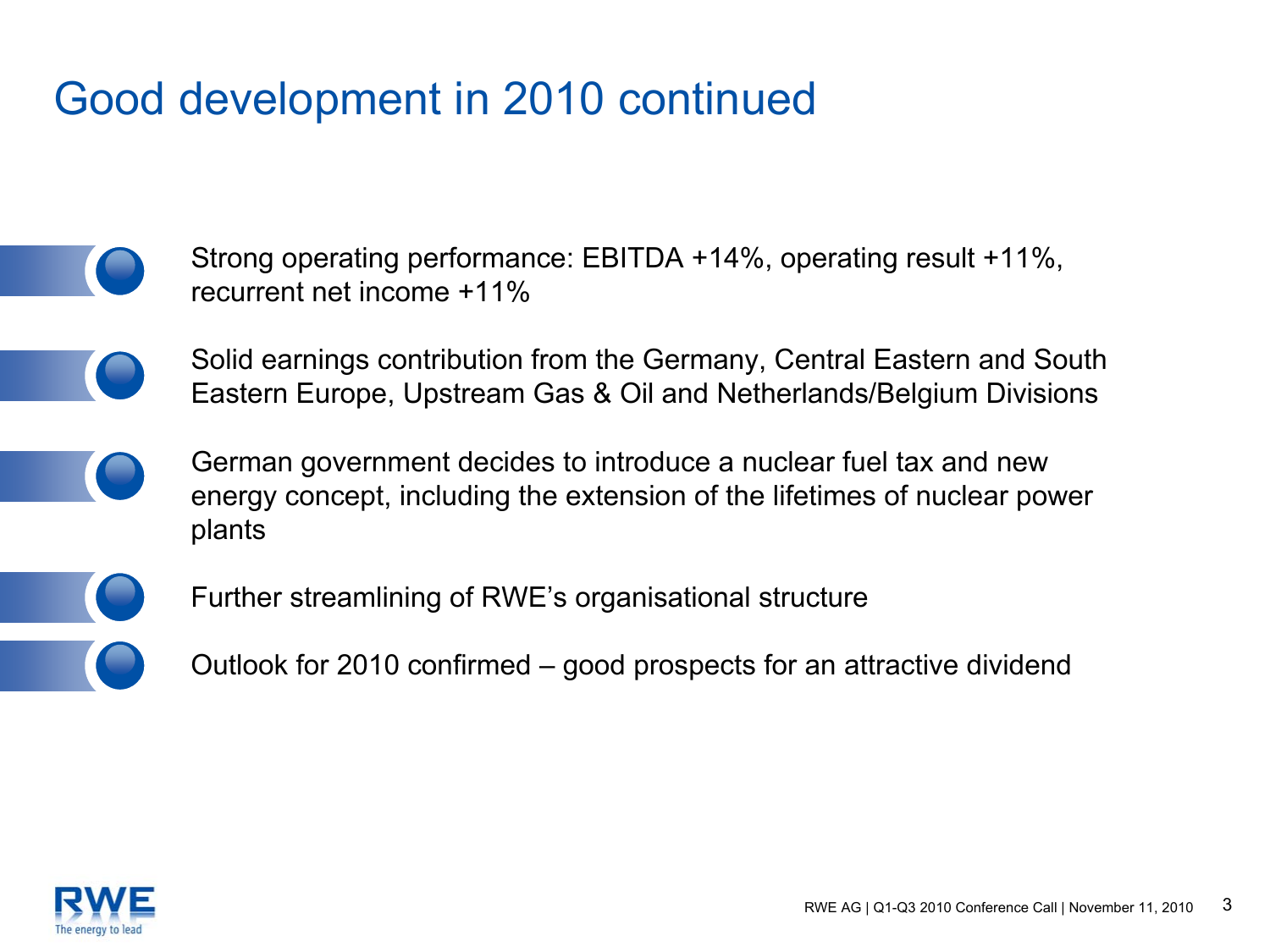### RWE Group key performance indicators

| January – September<br>$\epsilon$ million |            | 2010     | 2009     | Change<br>in $%$ |
|-------------------------------------------|------------|----------|----------|------------------|
| <b>External revenue</b>                   |            | 38,510   | 33,769   | $+14.0$          |
| Cash flows from operating activities      |            | 4,404    | 4,126    | $+6.7$           |
| <b>EBITDA</b>                             |            | 7,914    | 6,966    | $+13.6$          |
| <b>Operating result</b>                   |            | 6,129    | 5,534    | $+10.8$          |
| Non-operating result                      |            | $-777$   | 219      |                  |
| <b>Financial result</b>                   |            | $-1,226$ | $-1,438$ | $+14.7$          |
| Taxes on income                           |            | $-1,274$ | $-1,368$ | $+6.9$           |
| <b>Minorities</b>                         |            | 215      | 176      | $+22.2$          |
| Net income                                |            | 2,637    | 2,791    | $-5.5$           |
| Recurrent net income                      |            | 3,175    | 2,871    | $+10.6$          |
| Average number of shares                  | (thousand) | 533,559  | 532,990  | $+0.1$           |
| Earnings per share (EPS)                  | $(\in)$    | 4.94     | 5.24     | $-5.7$           |
| <b>Recurrent EPS</b>                      | $(\in)$    | 5.95     | 5.39     | $+10.4$          |

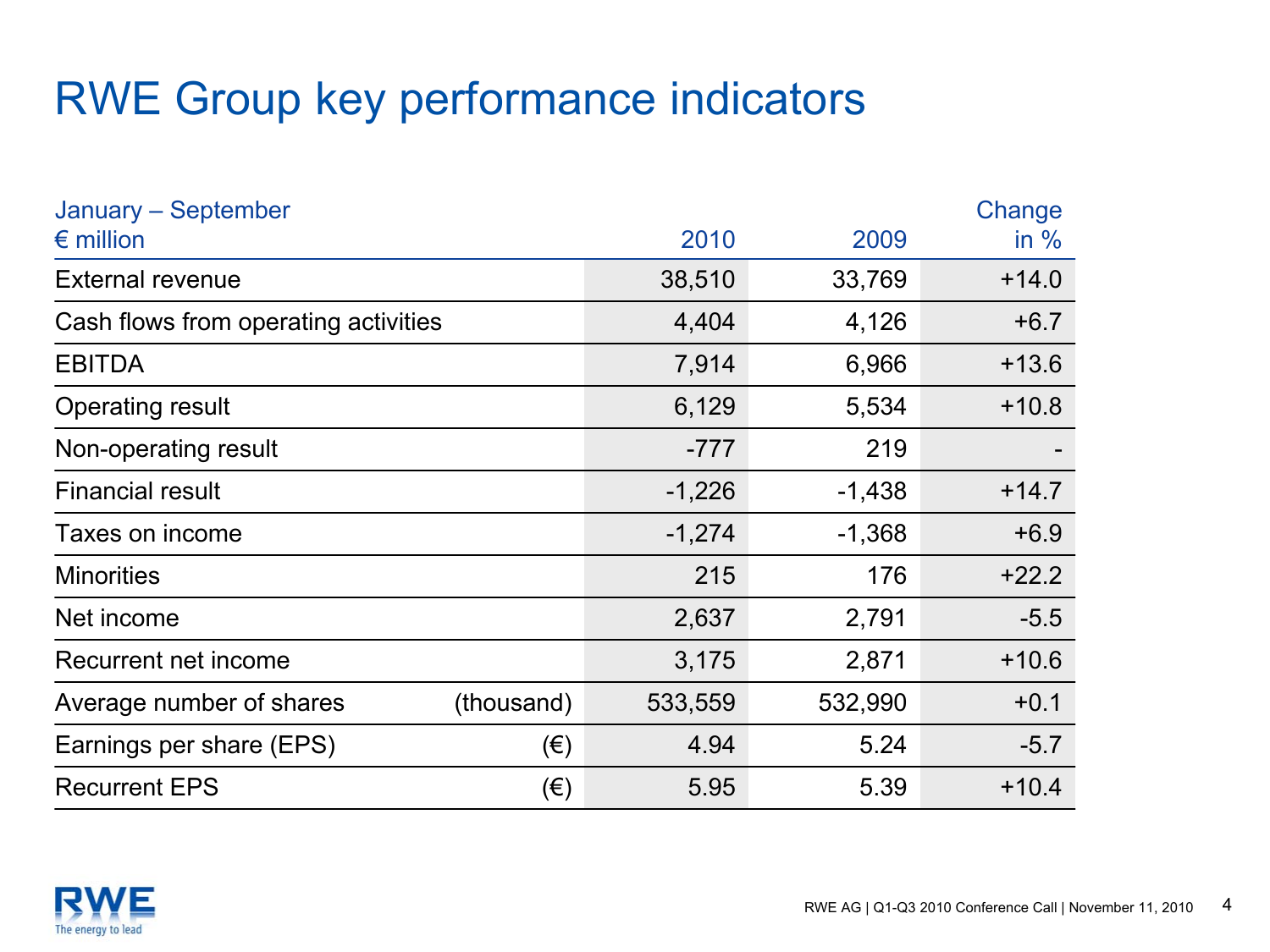# Performance of the Germany Division (I) Power Generation Business Area (RWE Power)



#### **Guidance for 2010: significantly above previous year**



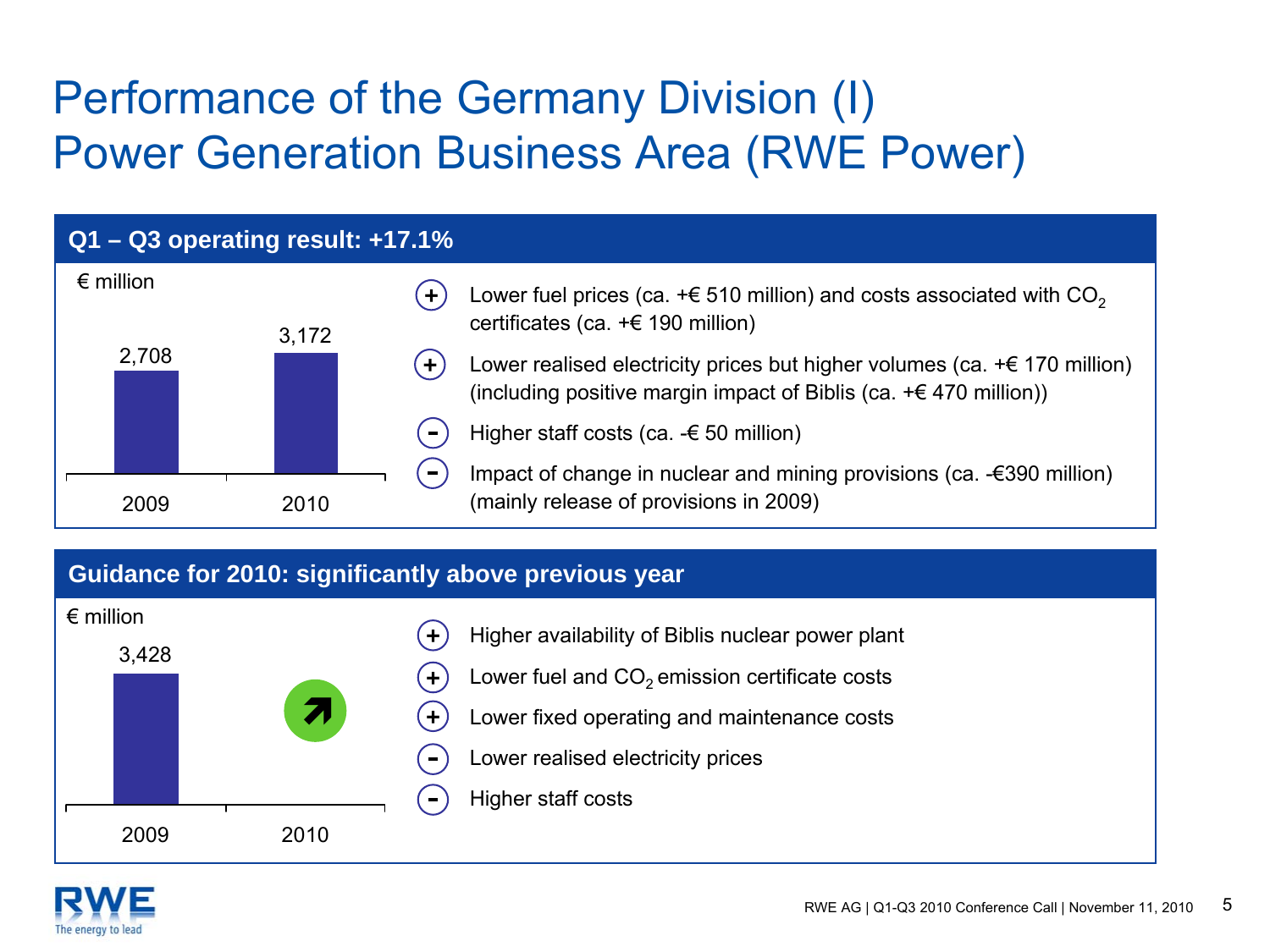# Forward selling<sup>1</sup> by RWE Power in the German market



(Base-load forwards in €/MWh)

(average realised price for 2008 forward: €58/MWh, for 2009 forward: €70/MWh) 1 Forward prices until November 8, 2010; hedge ratio as of Sept. 30, 2010.

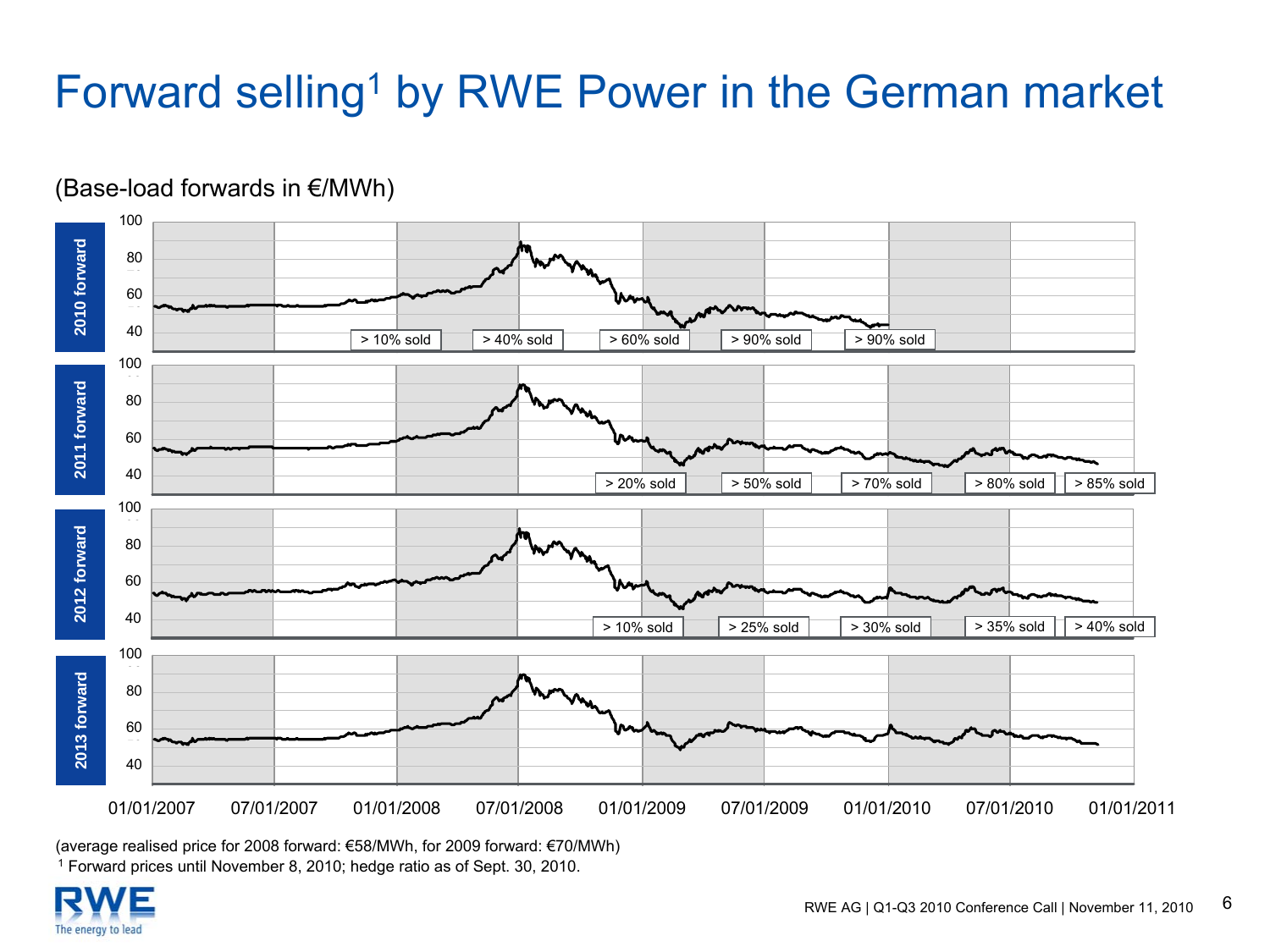# Performance of the Germany Division (II) Sales and Distribution Networks Business Area



#### **Guidance for 2010: above previous year**

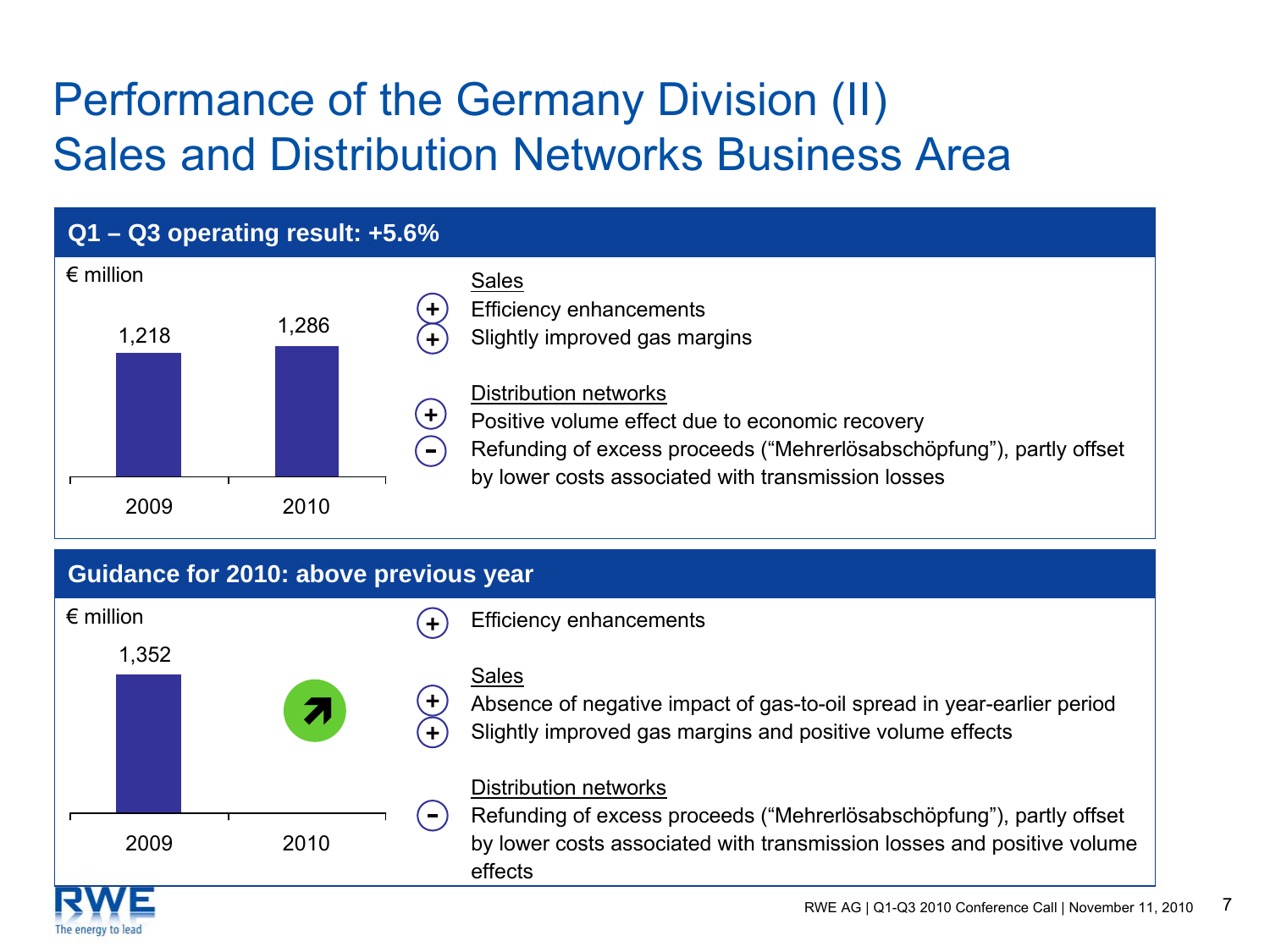# Performance of the Netherlands/Belgium Division (Essent)

| $Q1 - Q3$ operating result: - |      |                                                                                                                                                                                          |
|-------------------------------|------|------------------------------------------------------------------------------------------------------------------------------------------------------------------------------------------|
| $\epsilon$ million            |      | First-time consolidation of Essent                                                                                                                                                       |
|                               | 274  | RWE Energy Nederland (REN) included in "other/consolidation" in<br>$\pm$<br>Q1-Q3 2009                                                                                                   |
| -                             |      | Operating performance: higher gas sales mainly due to weather effects<br>$\ddot{\phantom{1}}$<br>Upfront costs for Eemshaven power plant project which was transferred<br>$\blacksquare$ |
| 2009                          | 2010 | from RWE Power to Essent in Q3 2010                                                                                                                                                      |

#### **Guidance for 2010: significantly above previous year**

| $\epsilon$ million |      |      |                        | Full-year consolidation of Essent in 2010; 2009 figure only reflects 4th<br>quarter                                                                                                                   |
|--------------------|------|------|------------------------|-------------------------------------------------------------------------------------------------------------------------------------------------------------------------------------------------------|
|                    | 180  |      | $\blacksquare$         | 2010 earnings of Essent's proprietary trading activities are reported in<br>the Trading/Gas Midstream Division. 2010 earnings of Essent's wind<br>activities are reported in the Renewables Division. |
|                    |      |      | $\left( \cdot \right)$ | Q1-Q3 2009 earnings of REN are part of "other, consolidation"                                                                                                                                         |
|                    | 2009 | 2010 | $\blacksquare$         | Upfront costs for Eemshaven power plant project                                                                                                                                                       |

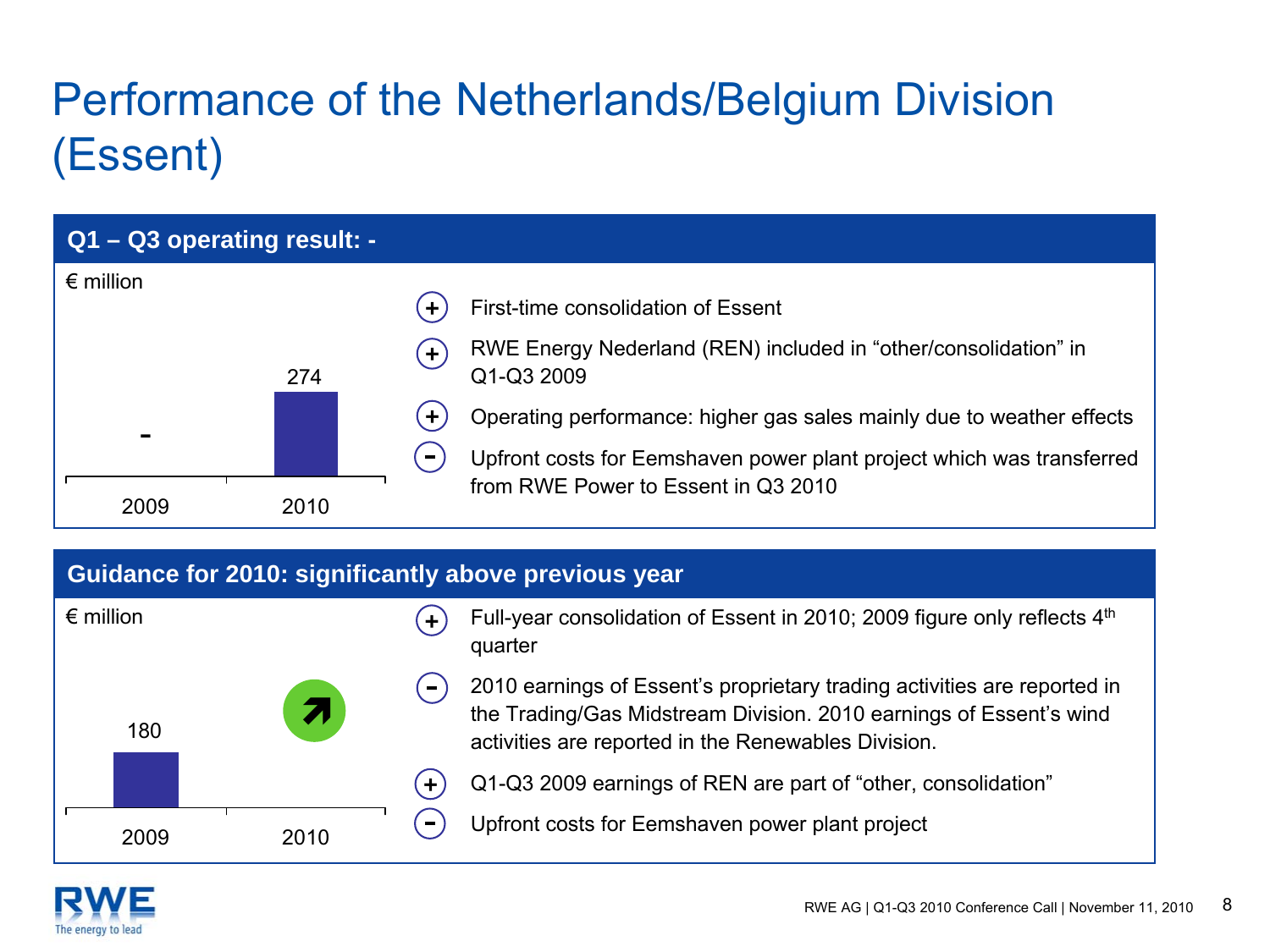# Performance of the United Kingdom Division (RWE npower)





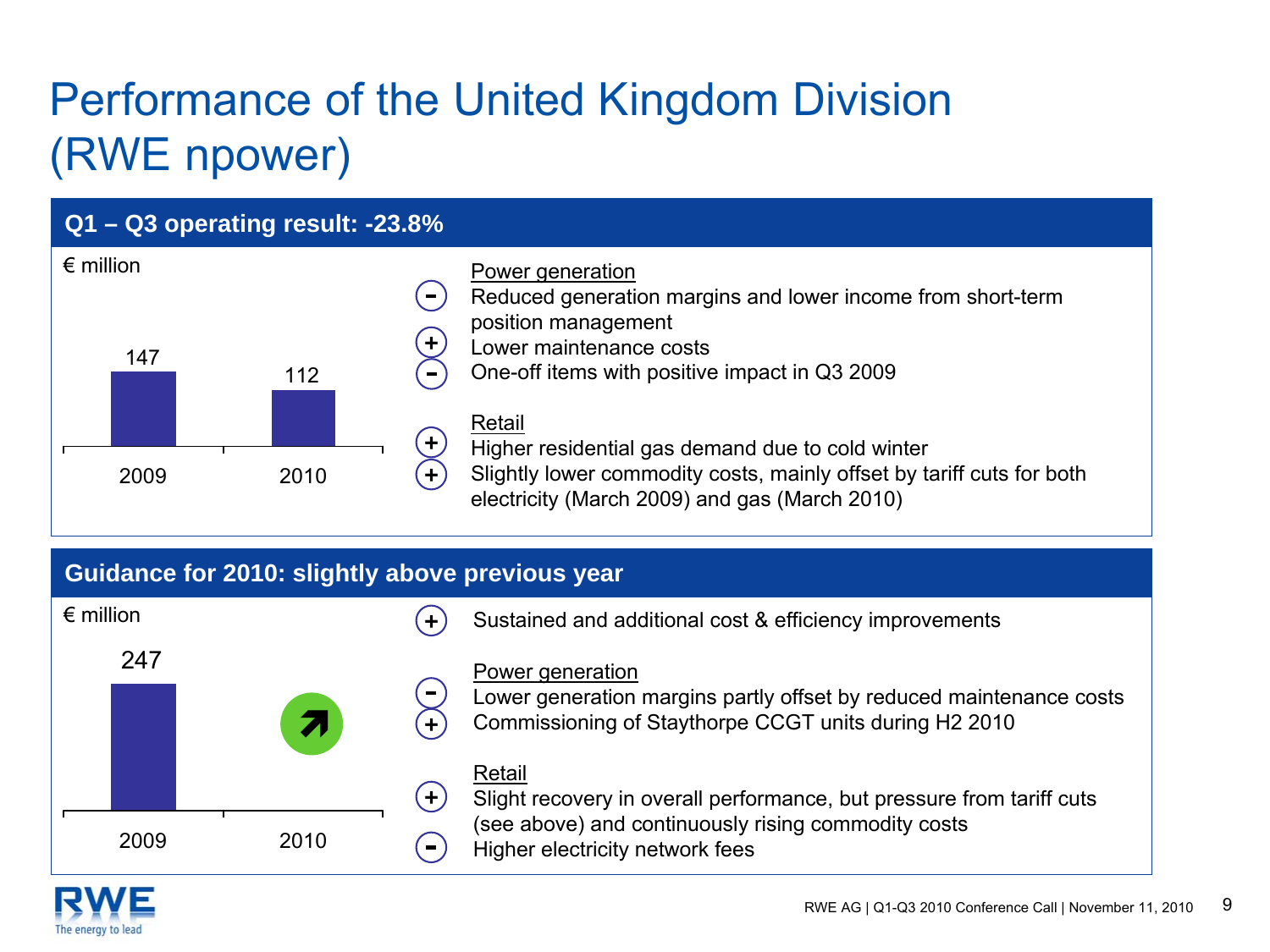# Performance of the Central Eastern and South Eastern Europe Division



#### **Guidance for 2010: in the order of last year**



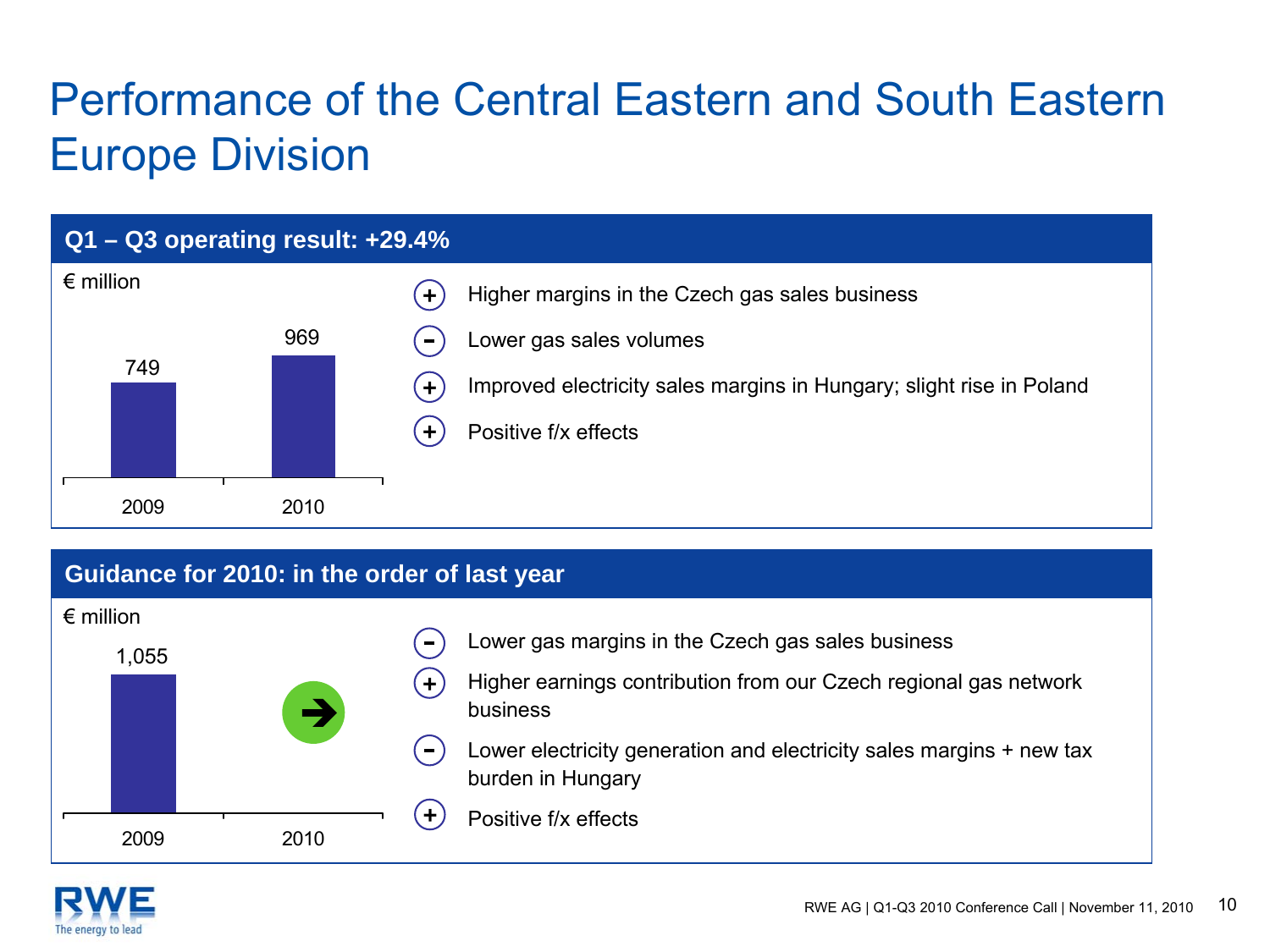# Performance of the Renewables Division (RWE Innogy)



#### **Guidance for 2010: above previous year**



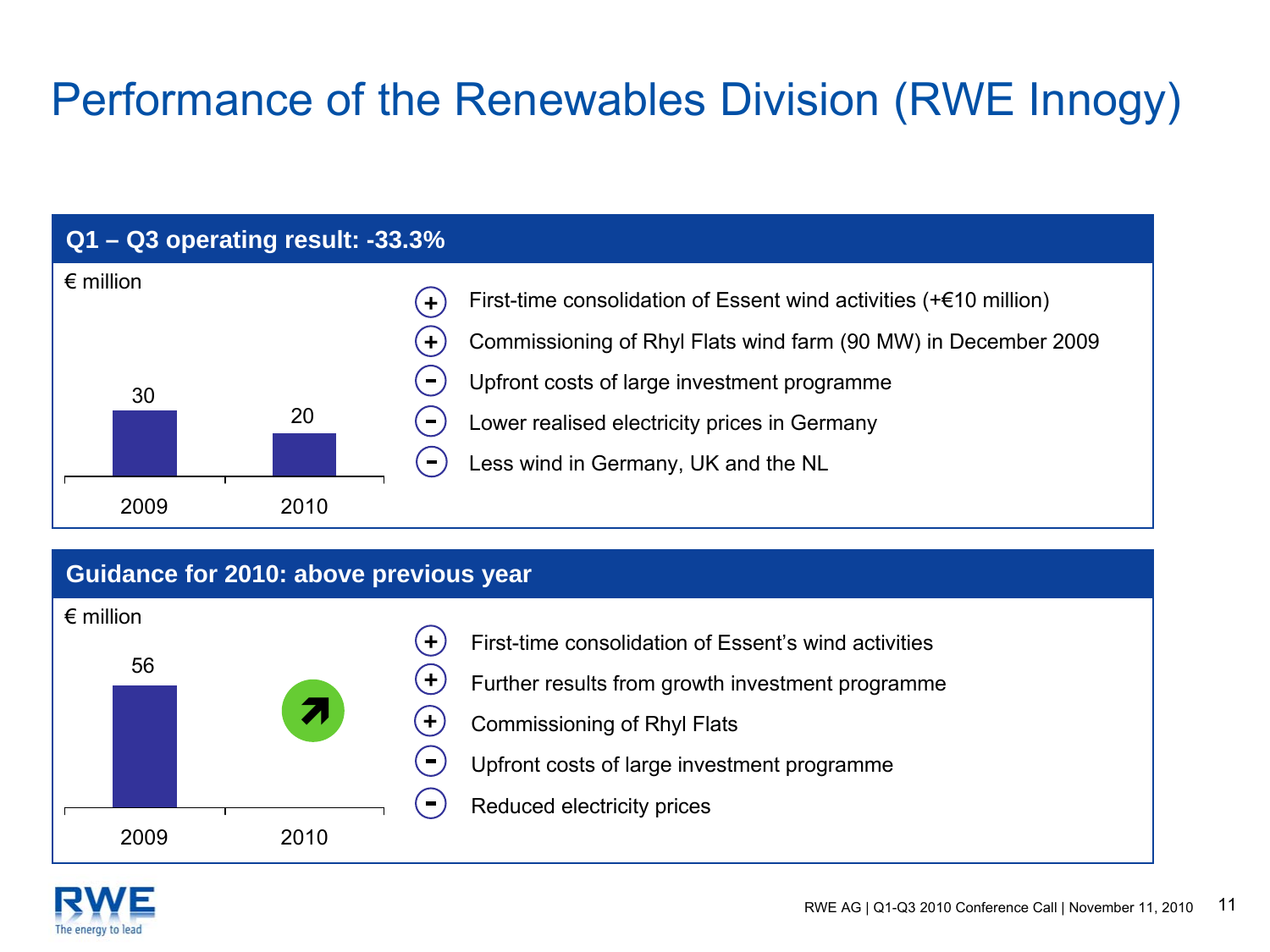# Performance of the Upstream Gas & Oil Division (RWE Dea)



#### **Guidance for 2010: significantly above previous year**



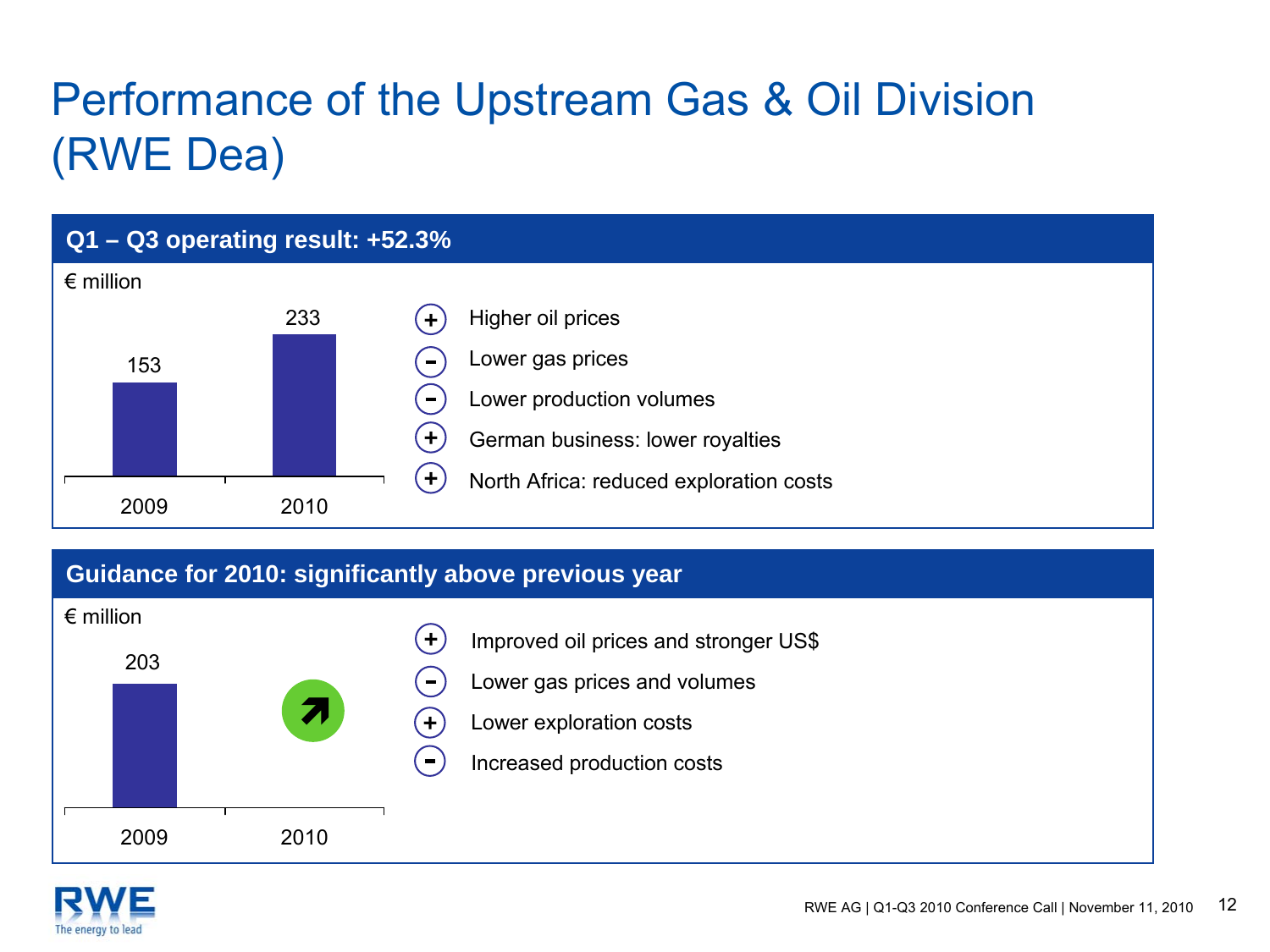# Performance of the Trading/Gas Midstream Division (RWE Supply & Trading)



#### **Guidance for 2010: significantly below previous year**



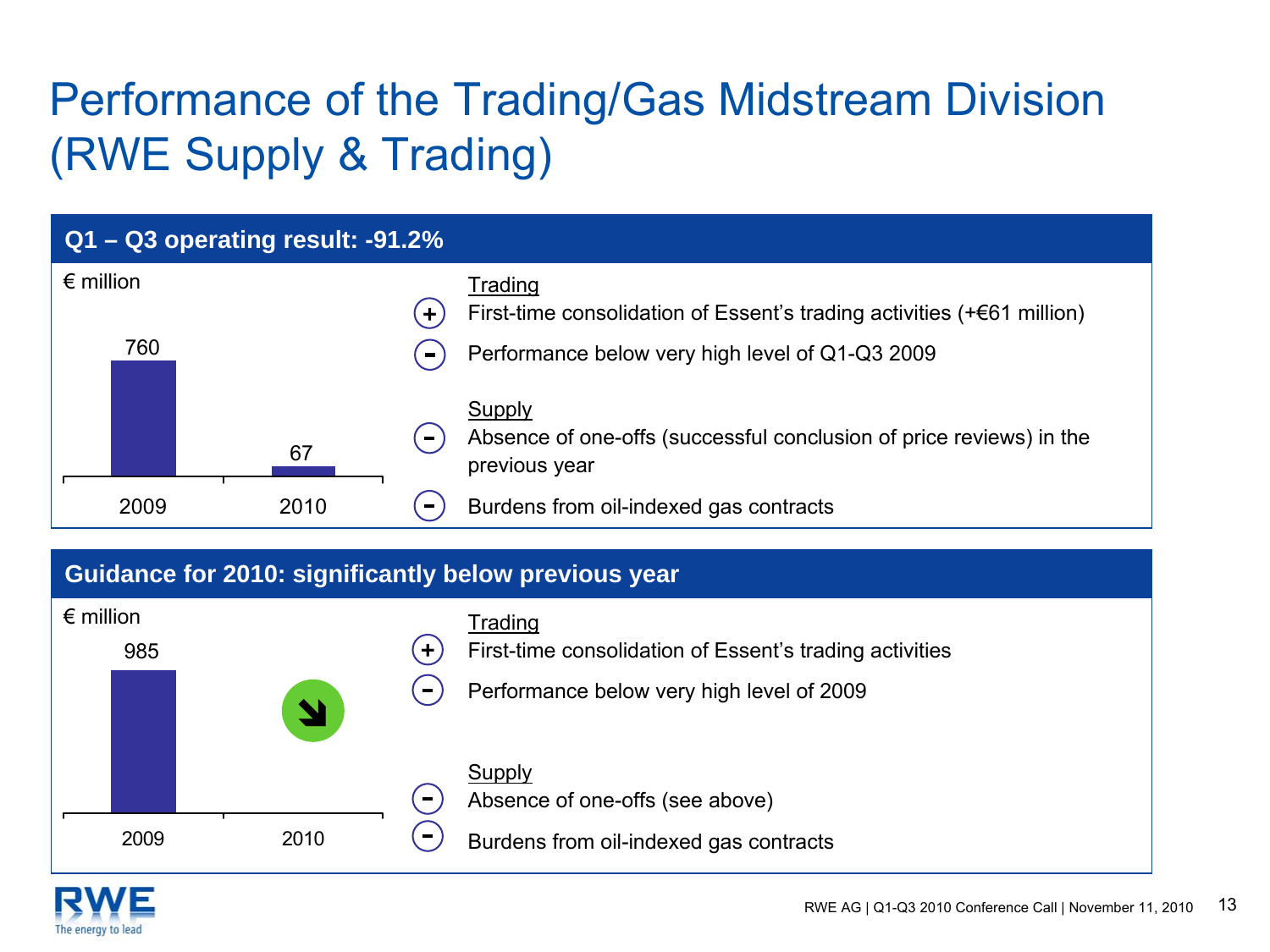### RWE's gas procurement portfolio is only partly exposed to the gas-to-oil spread



- > Our gas procurement portfolio is solely managed by RWE Supply & Trading
- > ~54% or 27 bcm of overall gas procurement based on long-term oil-indexed purchase contracts
	- of which ~16 bcm have a gas-to-oil spread exposure in 2010 which is expected to increase to ~20bcm in the coming years

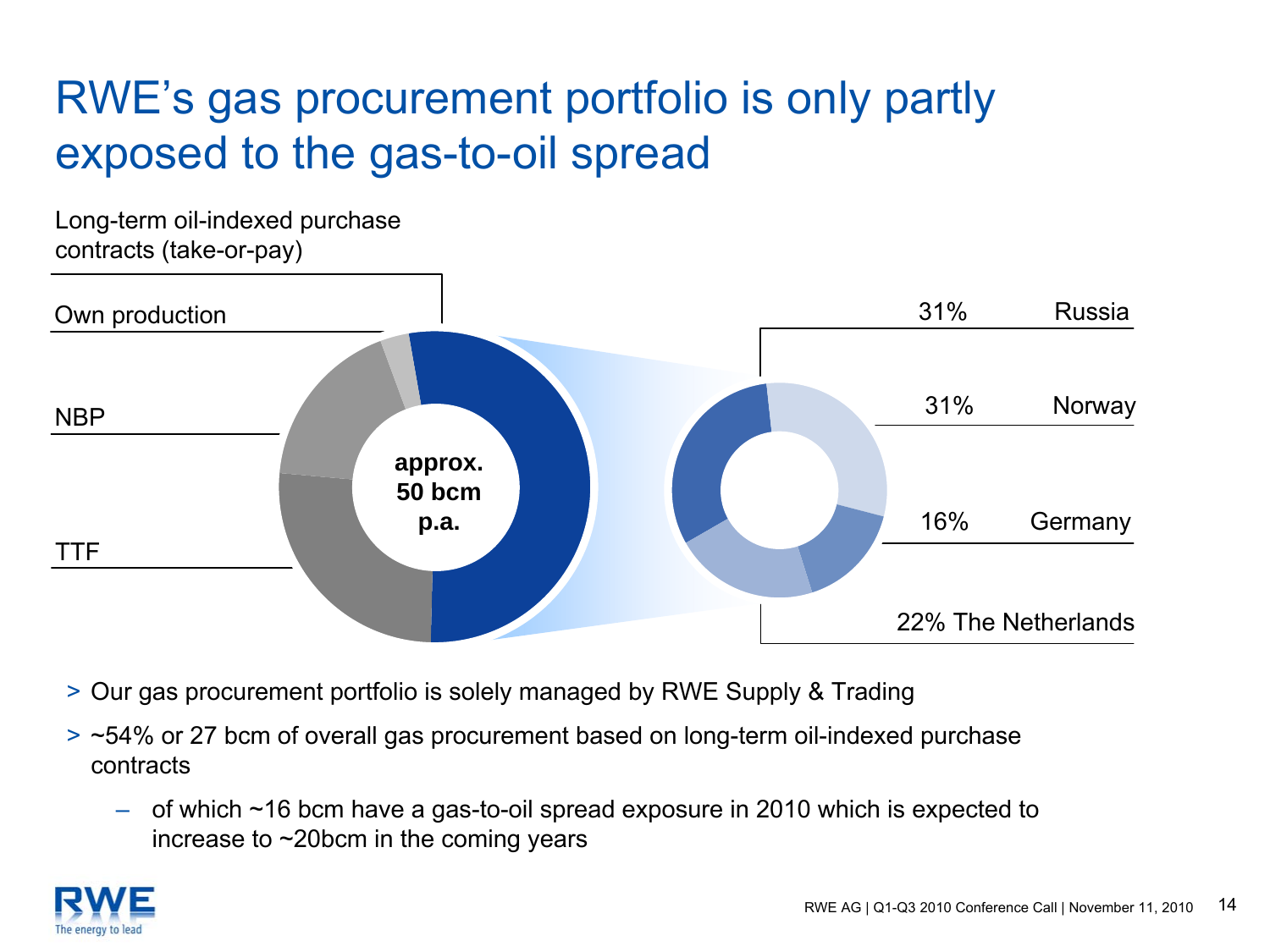### Non-operating result

| January - September<br>$\epsilon$ million   | 2010   | 2009   | Change<br>(absolute) |
|---------------------------------------------|--------|--------|----------------------|
| Capital gains                               | 17     | 29     | $-12$                |
| Impact of commodity derivatives on earnings | $-793$ | 578    | $-1,371$             |
| Restructuring, other                        | $-1$   | $-388$ | 387                  |
| <b>Total</b>                                | $-777$ | 219    | $-996$               |

¾ Capital gains: No major capital gains in 2009 and 2010

¾ Impact of commodity derivatives on earnings (timing differences): Mainly related to derivatives to secure our gas forward sales in our Trading/Gas Midstream Division. In Q1-Q3 2010 also related to the first-time marked-to-market valuation of our German gas purchase portfolio

#### **≻ Restructuring, other:**

- Adjustment of provisions for loss-making contracts
- Amortisation of RWE npower's customer accounts (-€196 million; Q1-Q3 2009: -€189 million)
- In Q1-Q3 2009 we recognised an impairment loss of -€182 million for our at-equity investment in Excelerate

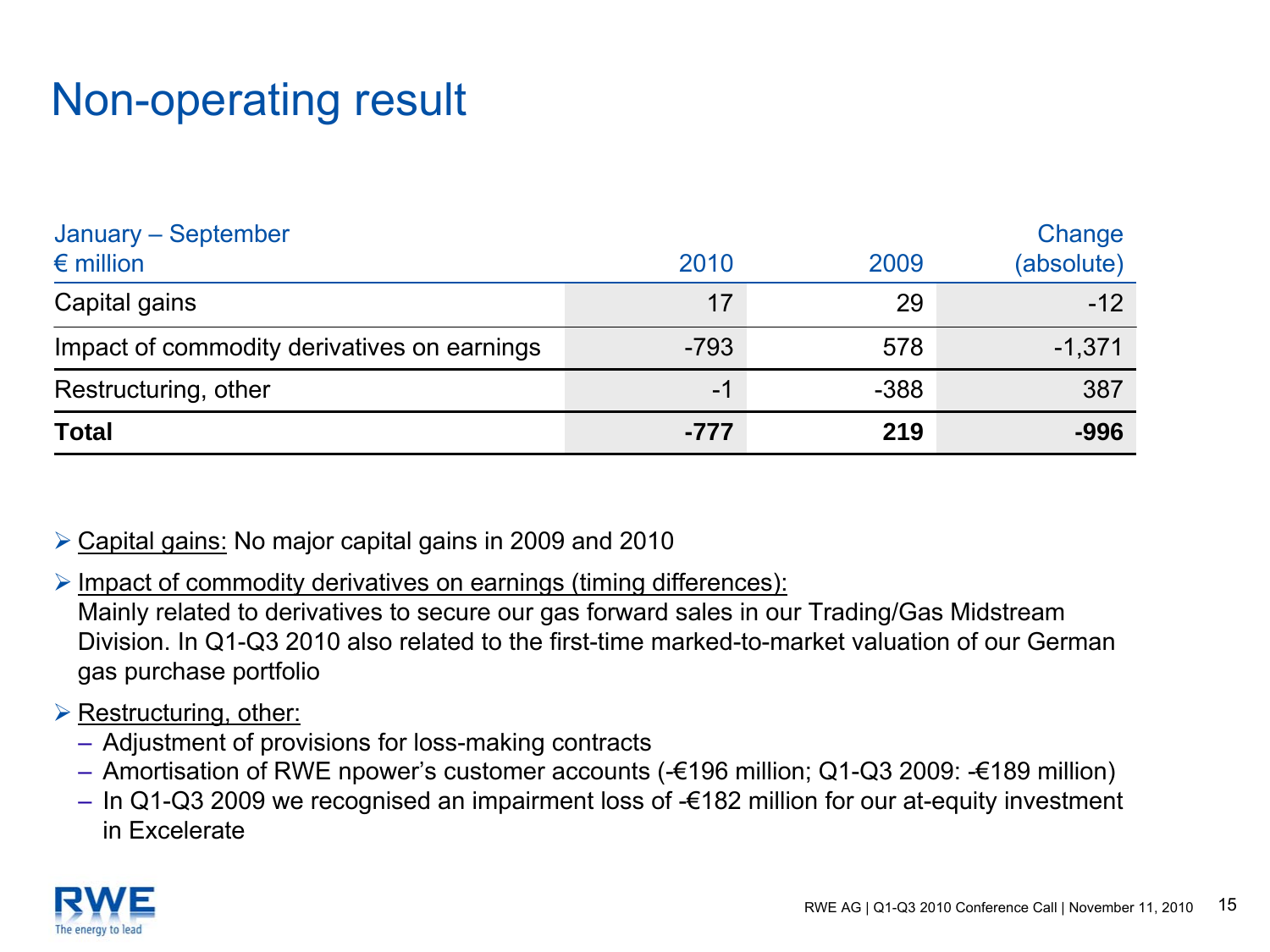### Financial result

| January - September<br>$\epsilon$ million       | 2010     | 2009     | Change<br>(absolute) |
|-------------------------------------------------|----------|----------|----------------------|
| Net interest                                    | $-526$   | $-429$   | $-97$                |
| Interest accretion to non-current<br>provisions | $-678$   | $-676$   | $-2$                 |
| Other financial result                          | $-22$    | $-333$   | 311                  |
| <b>Total</b>                                    | $-1,226$ | $-1,438$ | 212                  |

#### $\triangleright$  Net interest

- Higher interest expenses due to increased debt used to finance our growth investment programme, especially the Essent acquisition

- Lower interest income due to disposal of securities
- One-off costs in 2009 for the bridge financing of the Essent acquisition
- ¾ Interest accretion to non-current provisions
	- No major changes compared to the year-earlier period
- $\triangleright$  Other financial result

- Gains from the sale of securities in Q1-Q3 2010 and absence of losses realised by the sale of securities and write-downs of securities in Q1-Q3 2009

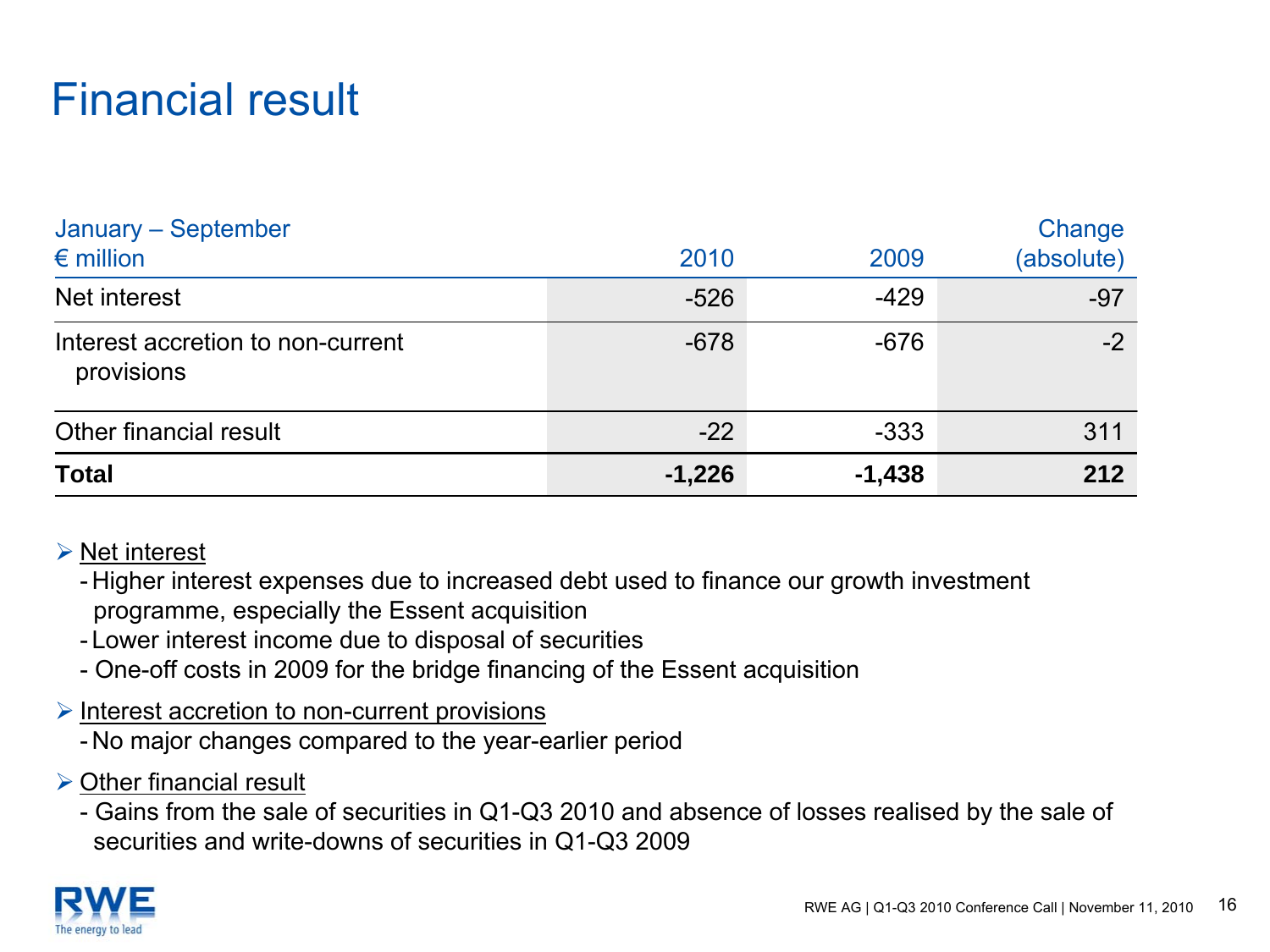### Cash flow statement

| January - September<br>$\epsilon$ million               | 2010             | 2009       | Change<br>(absolute) |
|---------------------------------------------------------|------------------|------------|----------------------|
| Funds from operations (FFO)                             | 5,285            | 3.919      | $+1,366$             |
| Change in working capital<br>of which variation margins | $-881$<br>$-904$ | 207<br>421 | $-1,088$<br>$-1,325$ |
| Cash flows from operating activities                    | 4,404            | 4,126      | $+278$               |
| Capex on fixed assets                                   | $-3,999$         | $-3,701$   | $-298$               |
| Free cash flow                                          | 405              | 425        | $-20$                |

#### ¾FFO

- Mainly positive operating earnings trend and Essent consolidation

- $\triangleright$  Change in working capital
	- Mainly driven by change in variation margins
- $\triangleright$  Capex on fixed assets
	- Increased mainly due to Essent consolidation

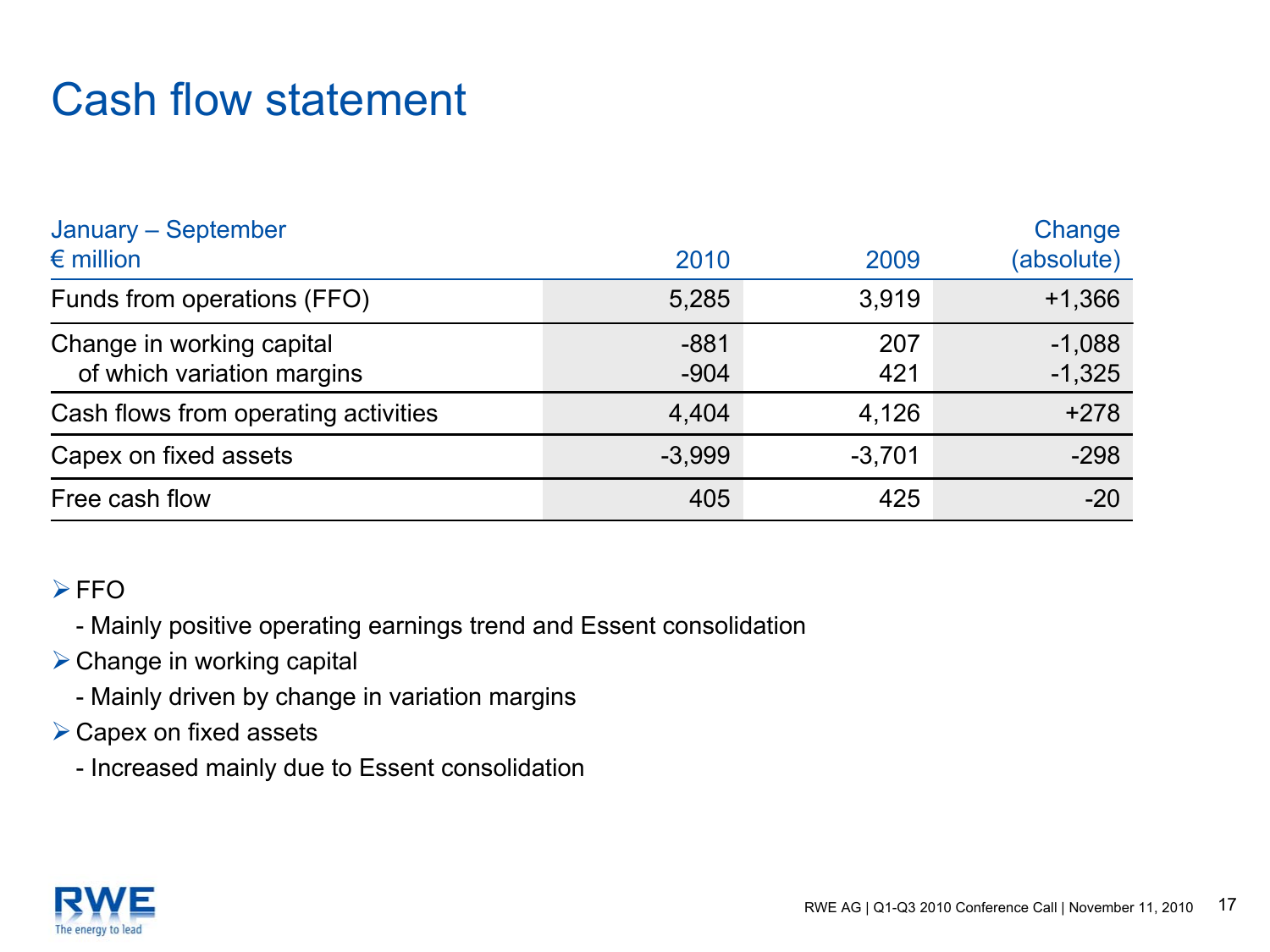

|                         |     | 2009               | 2010                                                   |
|-------------------------|-----|--------------------|--------------------------------------------------------|
|                         |     | $\epsilon$ million | forecast                                               |
| <b>EBITDA</b>           |     | 9,165              | $+5 - 10%$                                             |
| <b>Operating result</b> |     | 7,090              | $+ca.5%$                                               |
| Recurrent net income    |     | 3,532              | $+ca.5%$                                               |
| <b>Dividend</b>         | €   | 3.50               | Payout ratio of $50 - 60\%$<br>of net recurrent income |
| Capex on fixed assets   | €bn | 5.9                | ca. 6.5                                                |
| Net debt                | €bn | 25.8               | $+ca. \in 5$ bn                                        |

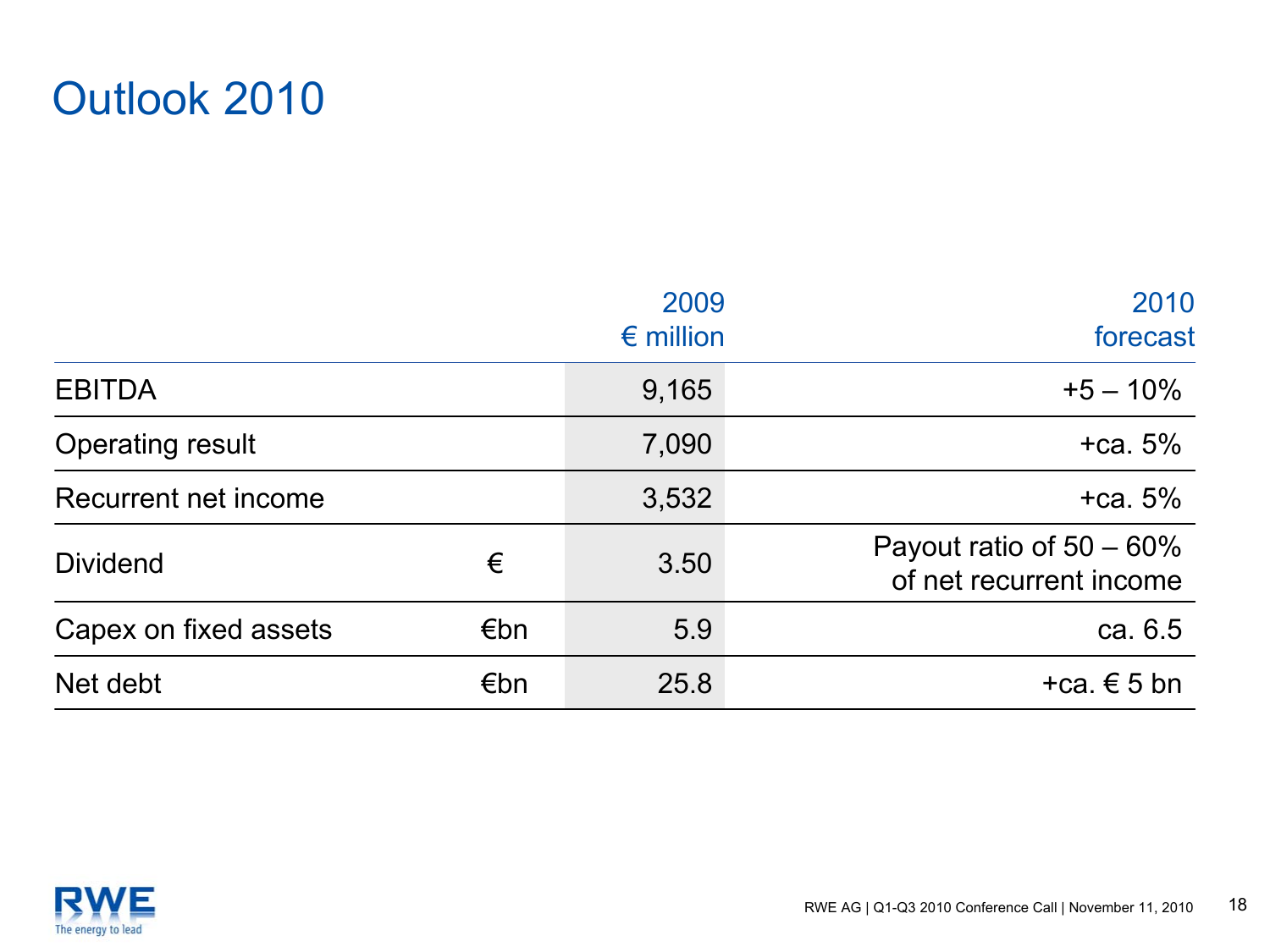

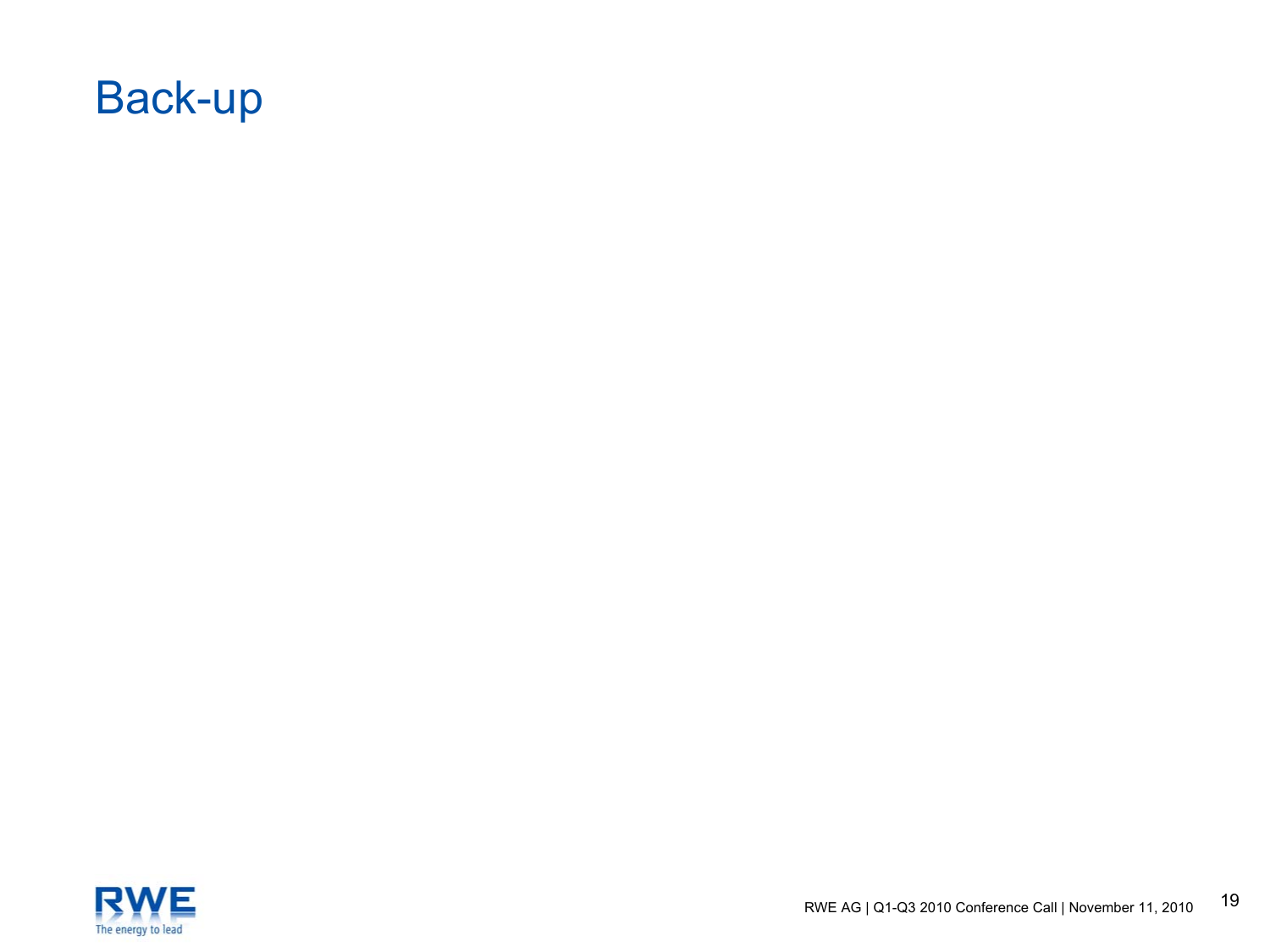### Germany: Clean Dark Spread (CDS) versus hard coal and  $\mathsf{CO}_2$  prices



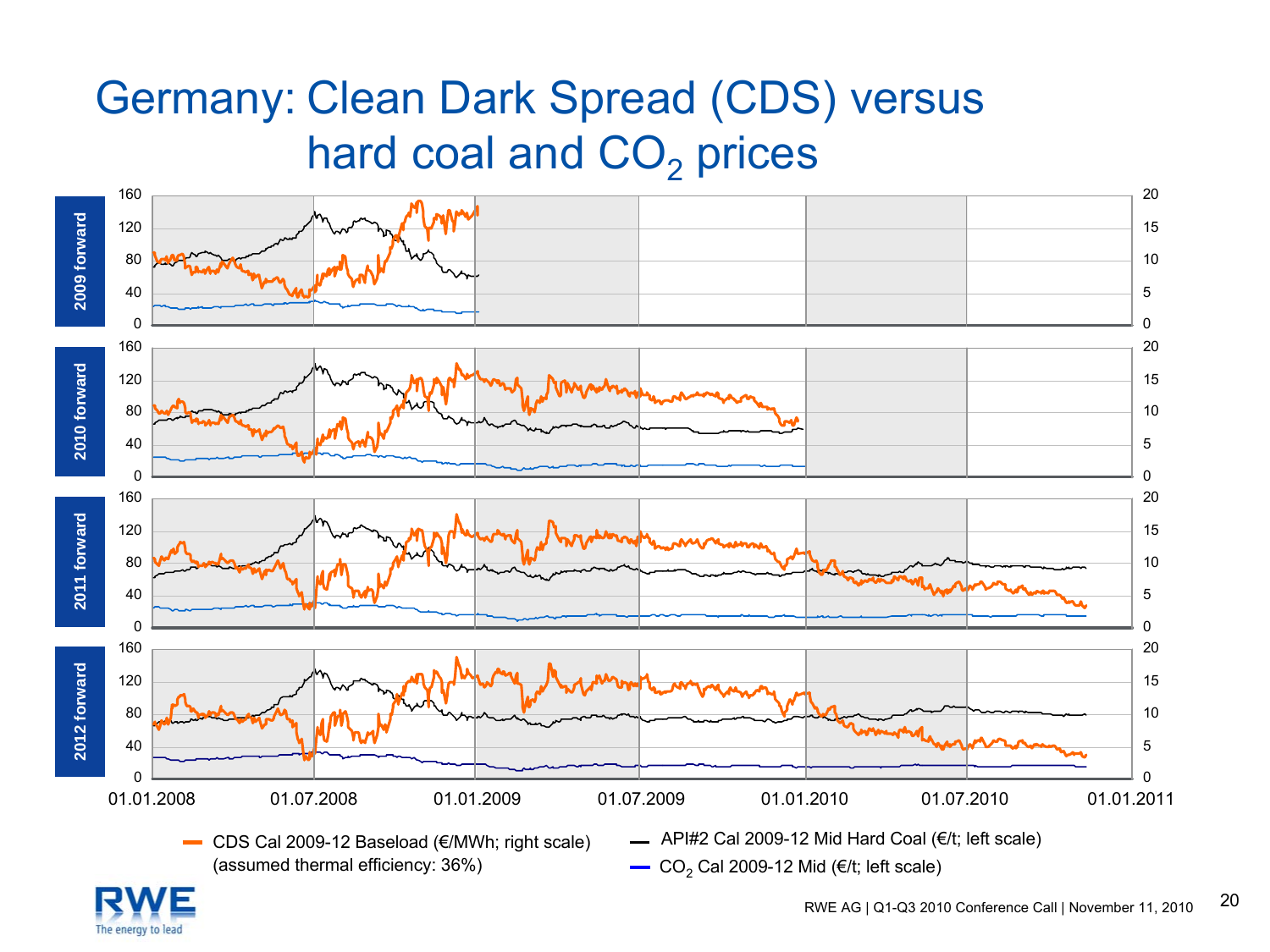### Germany: Clean Spark Spread (CSS) versus natural gas and  $\mathsf{CO}_2$  prices



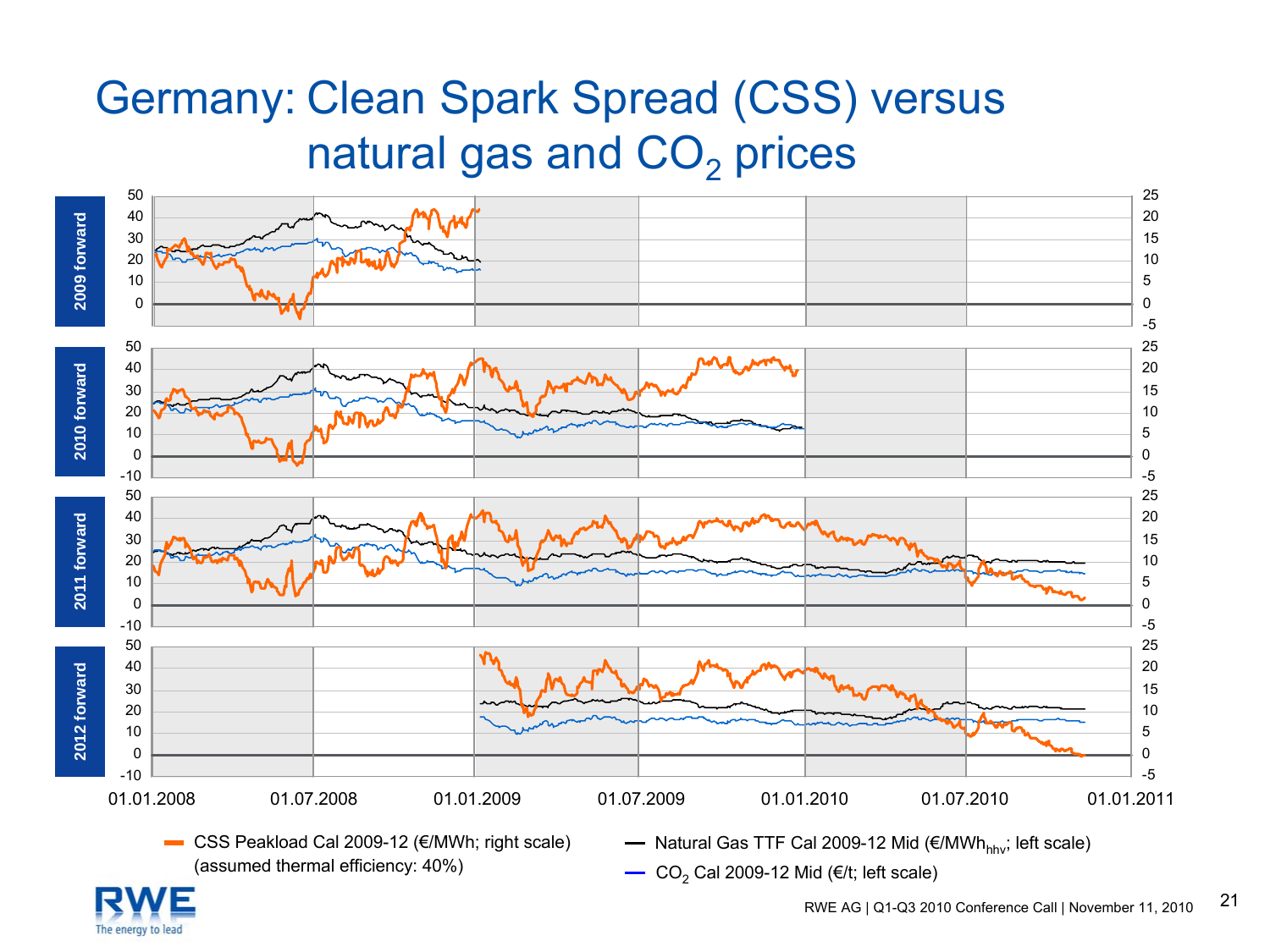# UK: Clean Dark Spread (CDS) versus hard coal and  $\mathsf{CO}_2$  prices



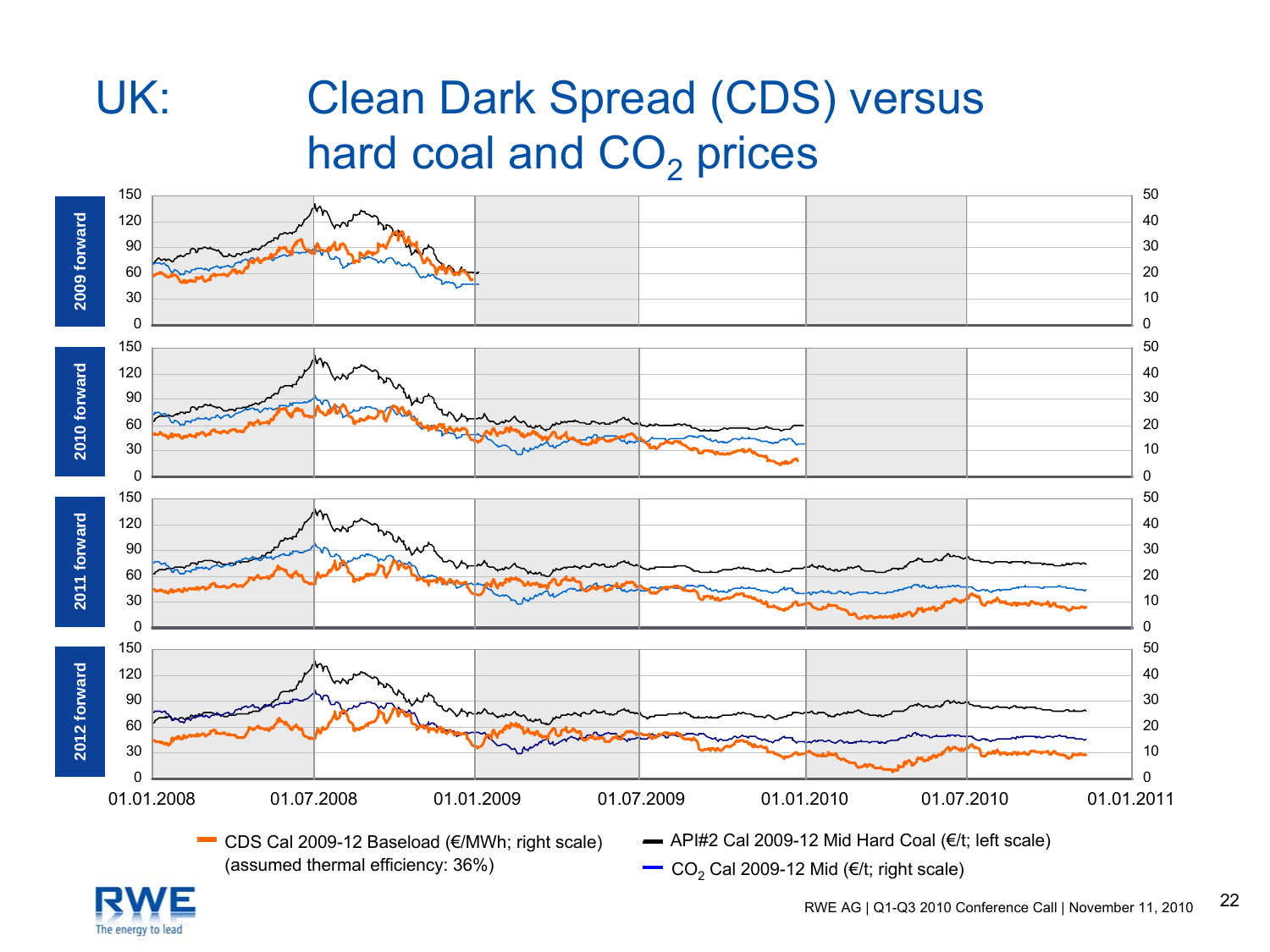# UK: Clean Spark Spread (CSS) versus natural gas and  $\mathsf{CO}_2$  prices



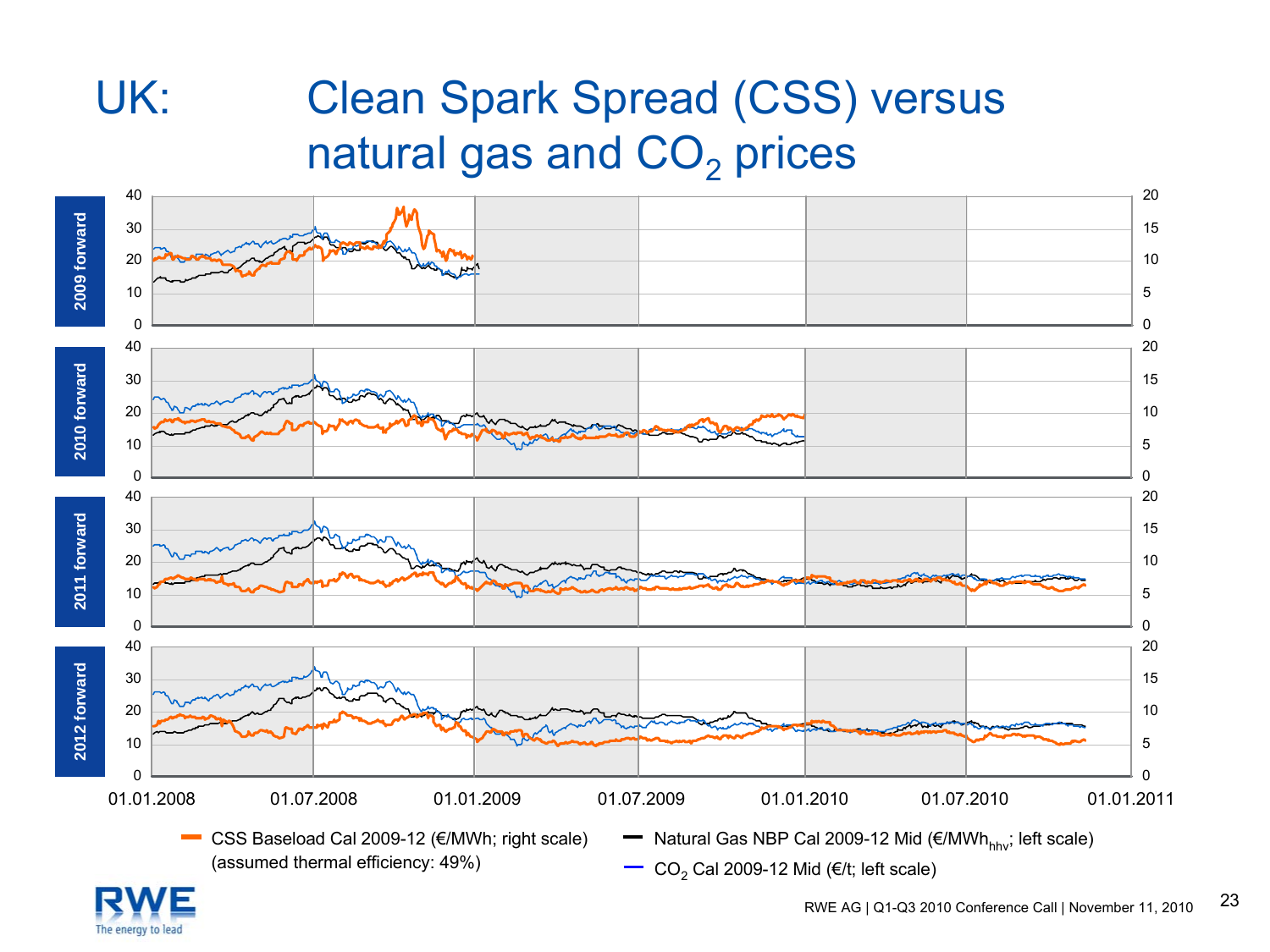### Development of TTF gas price and brent oil price since January 2009



Relative development of the TTF and brent forwards for the years 2011 and 2012 since January 1, 2009. To compare both, the brent oil price is normalised to the TTF gas price as of January 1, 2009. The curves simply illustrate the development of the market prices which should give a rough indication about the gas-to-oil-spread situation. The real gas-to-oil-spread exposure depends on the individual contract details and will deviate from this slide.

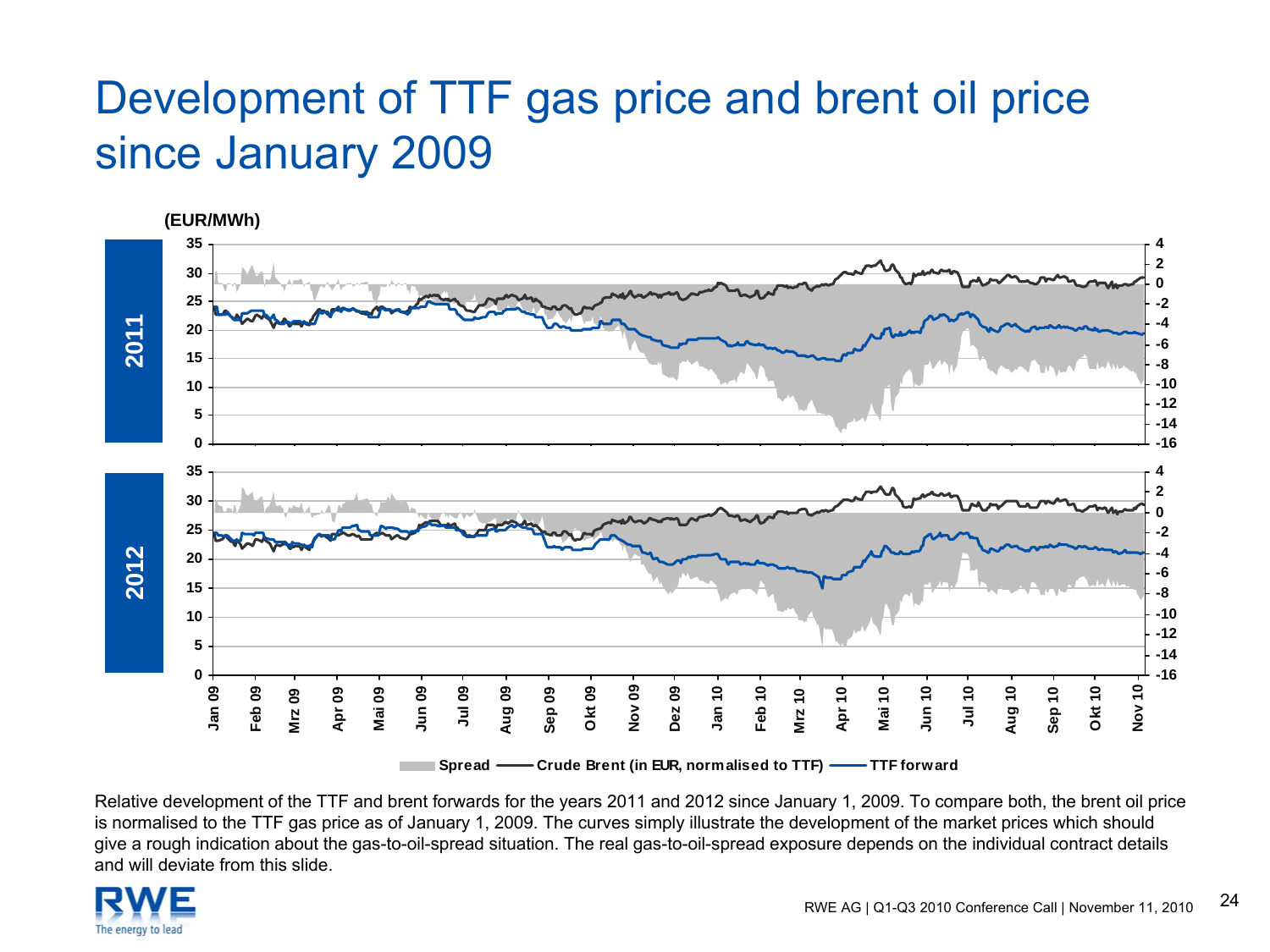### Development of net debt





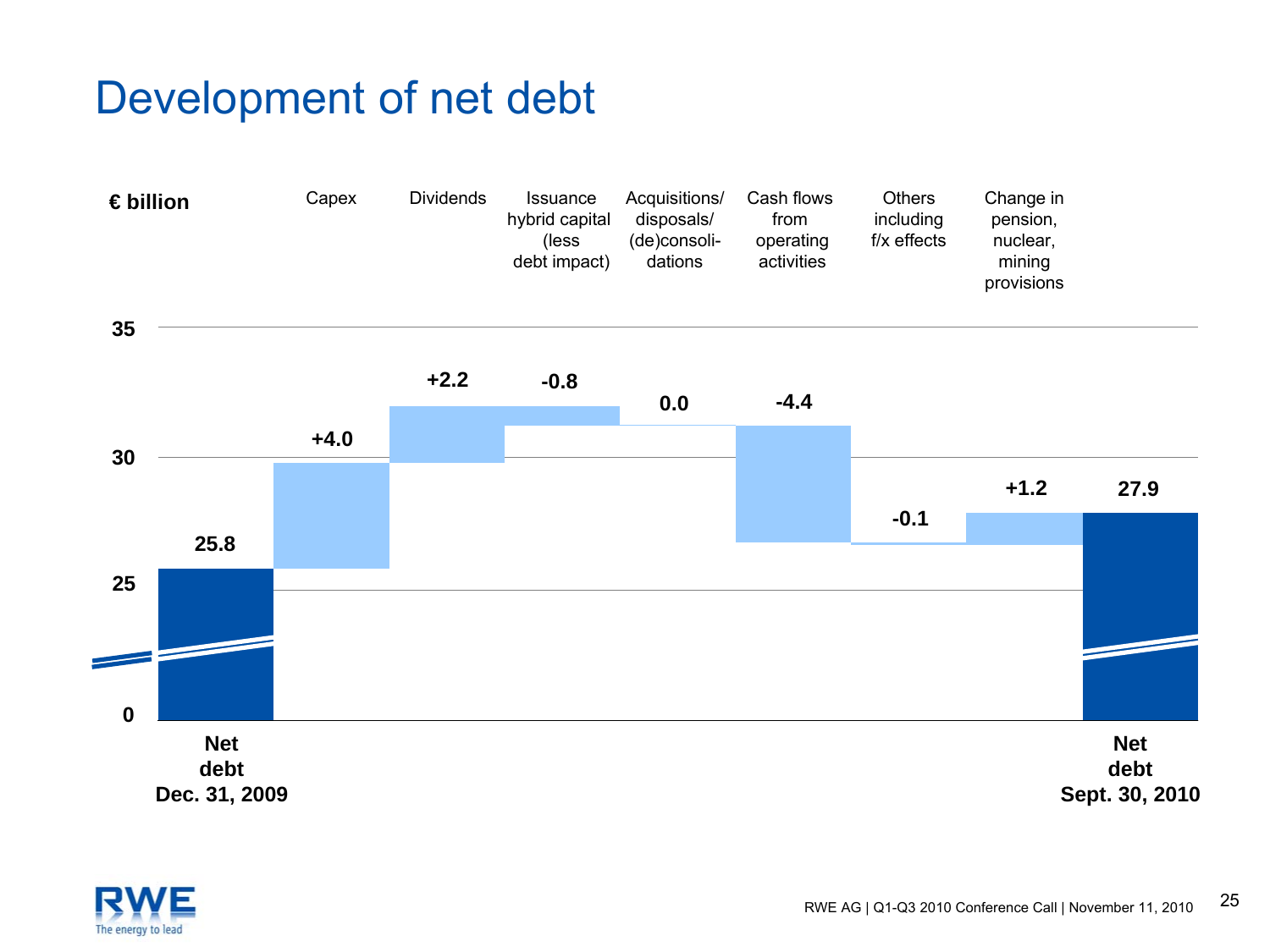### Financial liabilities and assets

(as of Sept. 30, 2010)



1 Excluding variation margins under EEX based commodity contracts which are accounted for in the cash flow statement under 'change in working capital' and which are netted against the fair values of the respective derivatives at any point in time.

![](_page_25_Picture_4.jpeg)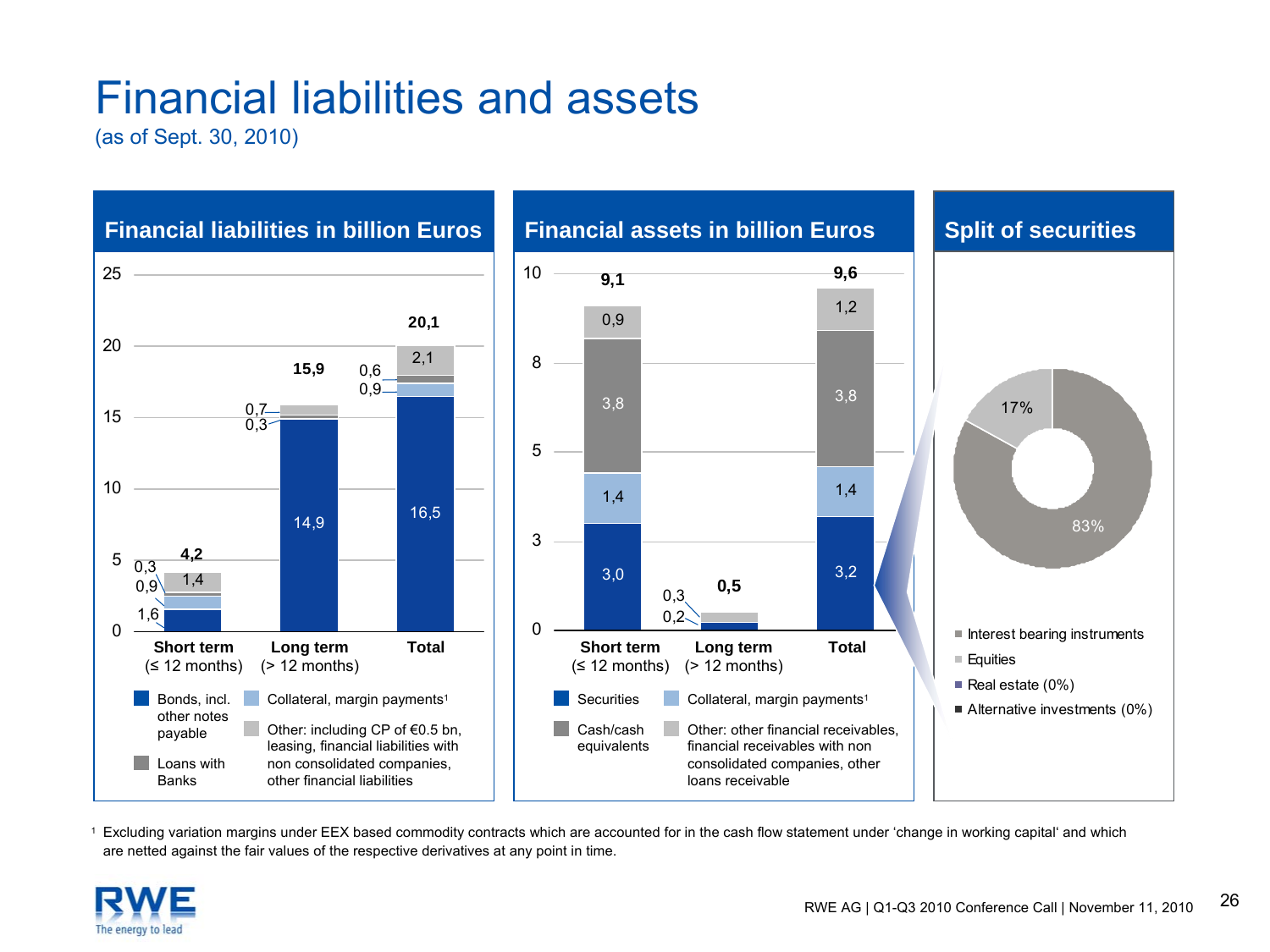### Gross financial debt currency and interest exposure<sup>1</sup> (as of Sept. 30, 2010)

![](_page_26_Figure_1.jpeg)

![](_page_26_Figure_2.jpeg)

<sup>1</sup> Including cross-currency swaps.

![](_page_26_Picture_4.jpeg)